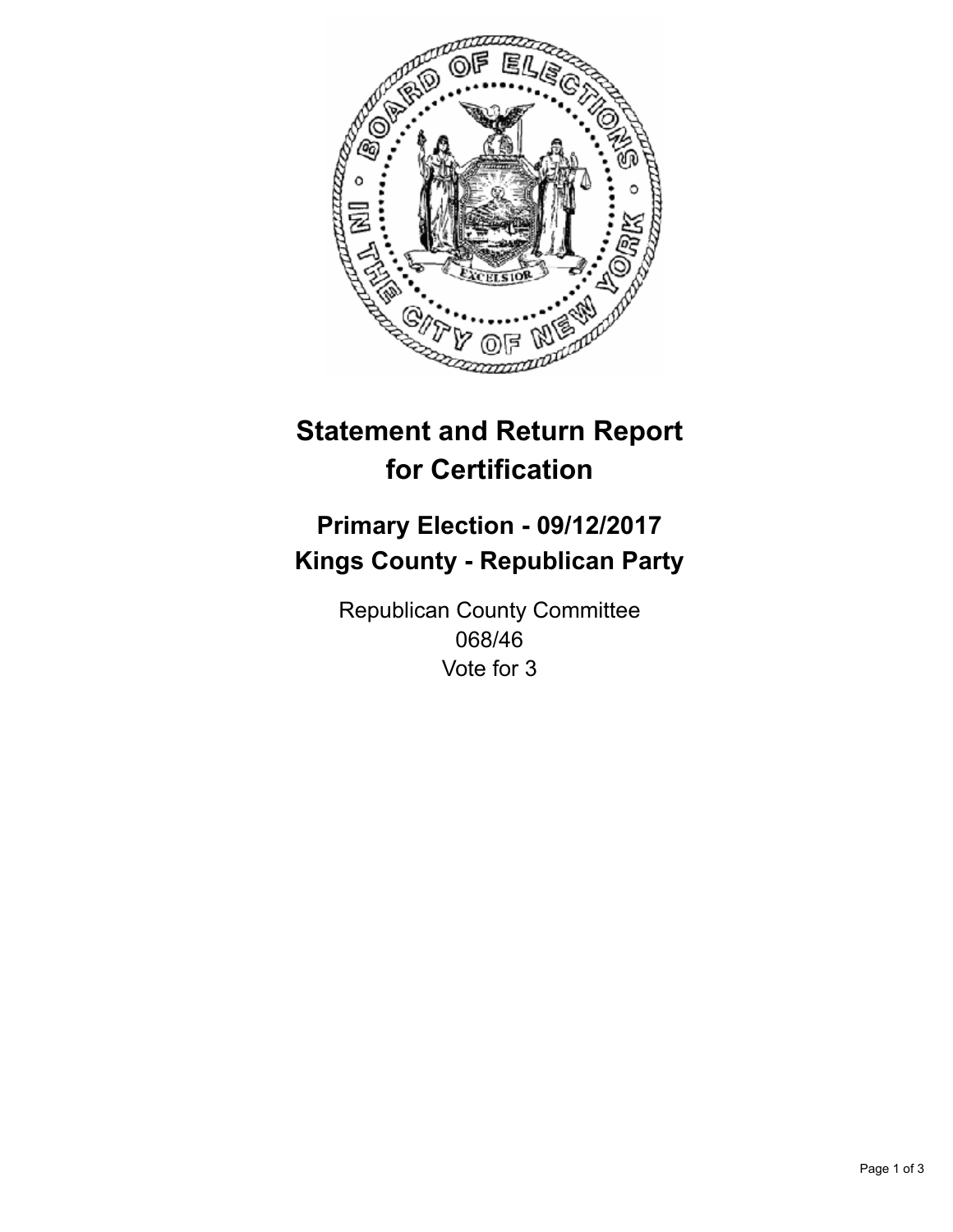

## **Assembly District 46**

| <b>PUBLIC COUNTER</b>                                    | 86             |
|----------------------------------------------------------|----------------|
| <b>MANUALLY COUNTED EMERGENCY</b>                        | 0              |
| ABSENTEE / MILITARY                                      | $\overline{2}$ |
| <b>AFFIDAVIT</b>                                         | $\Omega$       |
| <b>Total Ballots</b>                                     | 88             |
| Less - Inapplicable Federal/Special Presidential Ballots | 0              |
| <b>Total Applicable Ballots</b>                          | 88             |
| DONNA OTTOFARO                                           | 31             |
| JOANN M. DIMEGLIO                                        | 45             |
| <b>GAETANO MAZZA</b>                                     | 28             |
| PHILOMENA E. BOVE                                        | 20             |
| <b>SUZANNE IACONA</b>                                    | 25             |
| <b>BO DIETL (WRITE-IN)</b>                               | 1              |
| UNATTRIBUTABLE WRITE-IN (WRITE-IN)                       | $\overline{2}$ |
| YOLANDA BENTLEY (WRITE-IN)                               | 1              |
| <b>Total Votes</b>                                       | 153            |
| Unrecorded                                               | 111            |